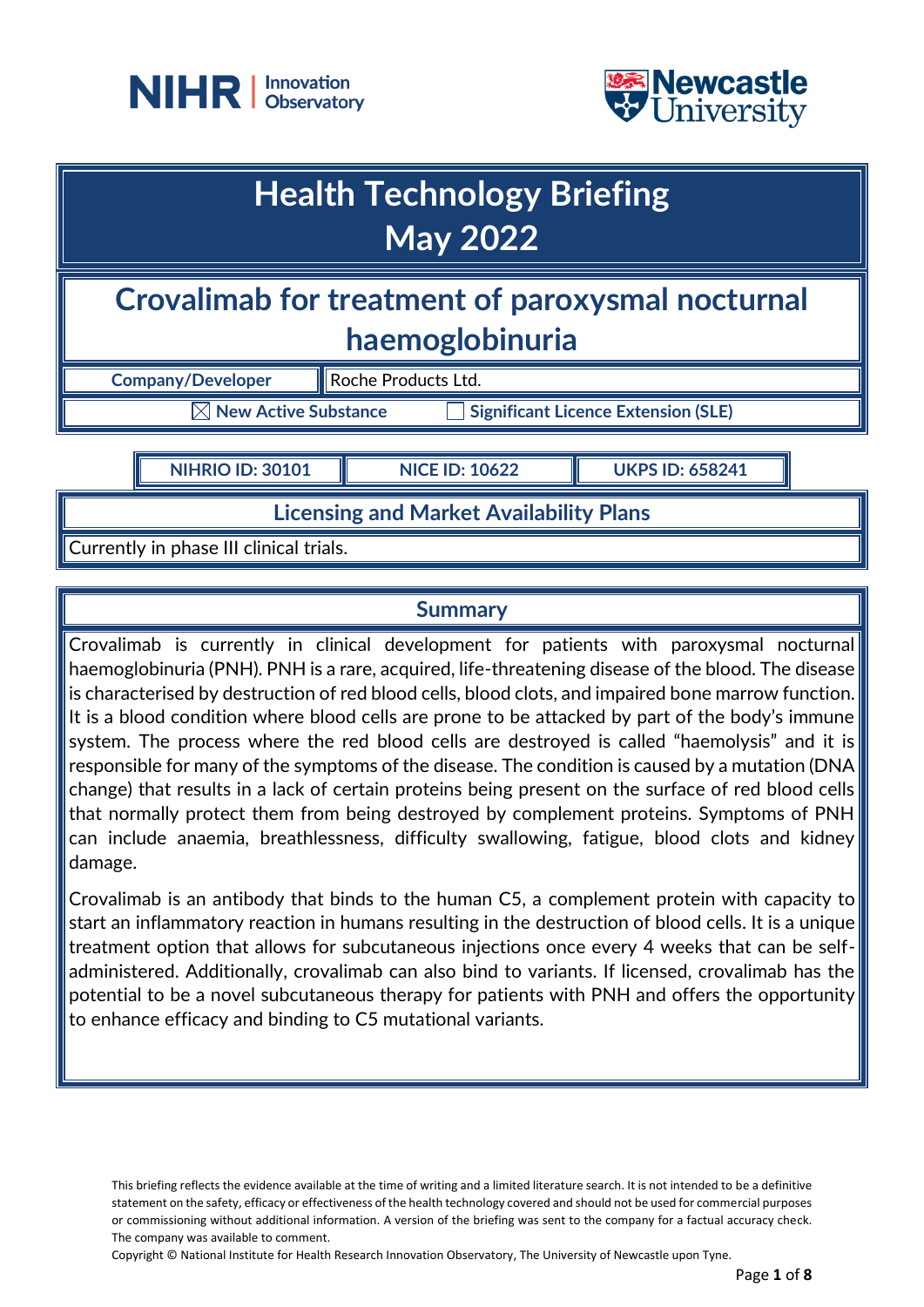



#### **Proposed Indication**

֦

Crovalimab is indicated for the treatment of patients with paroxysmal nocturnal haemoglobinuria (PNH).<sup>1</sup>

# **Technology**

#### **Description**

Crovalimab (RG-6107) is a novel anti-C5 sequential monoclonal antibody recycling technology (SMART) antibody that combines isoelectric point, neonatal Fc receptor, and pH dependent affinity engineering. This results in efficient C5 binding, enhanced uptake of C5 bound crovalimab by endothelial cells, disposal of C5 in the endosome and efficient neonatal Fc receptor mediated recycling of crovalimab. Crovalimab binds to the C5 β-chain and prevents cleavage of the wildtype and single nucleotide polymorphism (SNP) C5 by the C5 convertase. In addition, crovalimab uniquely inhibits C5b6 deposition on membranes, further limiting membrane attack complex-mediated tissue damage. $^2$ 

Crovalimab is currently in clinical development for patients with PNH. In the COMMODORE 1-3 phase III clinical studies (NCT04432584, NCT04434092, NCT04654468) crovalimab is administered as follows:

- Loading dose: one intravenous (IV) dose (Day 1) of either 1000mg (for participants with body weight greater than 40kg but less than 100kg) or 1500mg (for participants with body weight >=100kg) followed by an subcutaneous (SC) doses (Day 2, 8, 15, 22) starting at 340mg and escalating to maintenance dose.
- Maintenance dose: SC dose every 4 weeks Q4W) of up to 1020mg depending on the patient's body weight.3-5

#### Key Innovation

Crovalimab is unique in that its properties allow for subcutaneous injections once every 4 weeks (Q4W) that can be self-administered. Additionally, crovalimab binds to C5 mutational variants with adequate efficacy in patients. Promising results were obtained in the Phase I/II trial (NCT03157635) conducted in patients with PNH, with or without prior anti-C5 treatment.<sup>6</sup> If licensed, crovalimab has the potential to be a novel subcutaneous therapy for patients (ages 12 and older) with PNH, and offers the opportunity to enhance efficacy and binding to C5 mutational variants.<sup>2,6</sup>

#### Regulatory & Development Status

Crovalimab does not currently have Marketing Authorization in the EU/UK for any indication.

Crovalimab is also currently in phase II/III clinical development for the following indications:<sup>7</sup>

- Atypical Hemolytic Uremic Syndrome
- Sickle Cell Disease

## **Patient Group**

Disease Area and Clinical Need

Paroxysmal nocturnal haemoglobinuria (PNH) is a life-threatening syndrome with sudden onset of haematuria, anaemia, and thrombosis. $^2$  It is a rare blood disease that causes red blood cells to break apart in a process known as haemolysis. It happens because the surface of a person's blood cells are missing a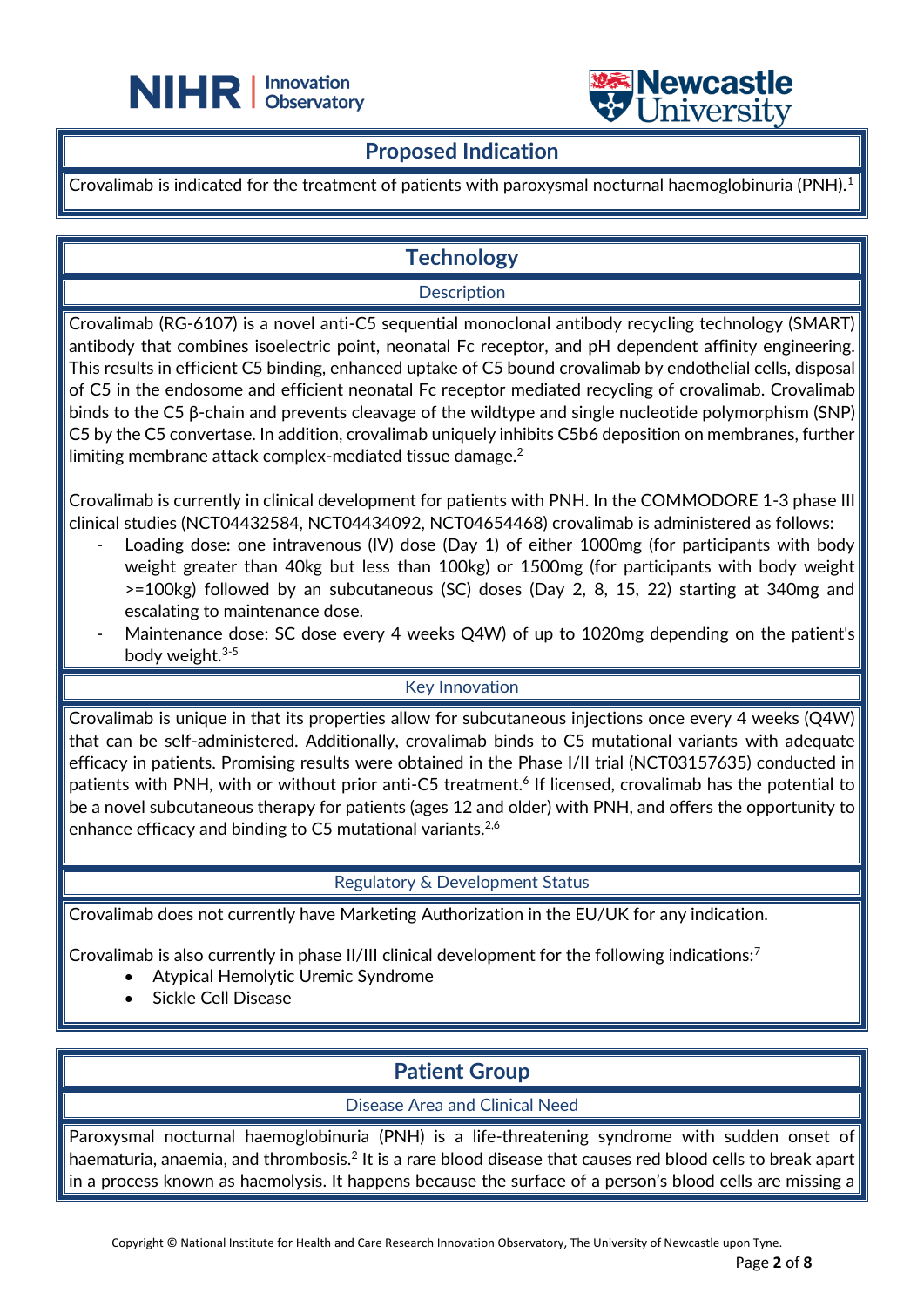



protein that protects them from the body's immune system. When red blood cells break apart, the haemoglobin inside is released. The release of haemoglobin causes many of the PNH symptoms.<sup>8</sup> The haemoglobin is excreted from the body in the urine, resulting in the dark-coloured or blood coloured urine (haemoglobinuria) that is characteristic of this disorder. Haemolysis is ongoing, but may worsen (i.e., a person may have a haemolytic episode) during periods of infection, trauma or stress. Mild haemolysis can cause fatigue, rapid heartbeat, headaches, chest pain and difficulty breathing when exercising. If haemolysis is severe, additional symptoms can develop, including disabling fatigue, difficulty swallowing (dysphagia) and painful contractions that affect the abdomen, the oesophagus (oesophageal spasms) and, in men, can cause erectile dysfunction and impotence. Chronic haemolysis can also lead to the development of blood clots and some affected individuals may develop acute and chronic kidney (renal) disease.<sup>9</sup>

֦

The incidence of PNH in Great Britain has been estimated as approximately 1 in 770,000 each year, with a predicted prevalence of approximately 1 in 62,500. It is estimated that there are about 650 to 900 people  $\vert$  in England with PNH.<sup>10</sup> In England, 2020-21, there were 445 finished consultant episodes (FCEs) and 431 admissions for PNH (ICD-10 code D59.5) which resulted in 390 day cases and 104 FCE bed days.<sup>11</sup>

Recommended Treatment Options

NICE currently recommends the following treatment options for PNH:<sup>12</sup>

- Ravulizumab
- Pegceracoplan
- **Eculizumab**

| <b>Clinical Trial Information</b> |                                                                                                                                                                                                                                                                                                                                                                             |  |
|-----------------------------------|-----------------------------------------------------------------------------------------------------------------------------------------------------------------------------------------------------------------------------------------------------------------------------------------------------------------------------------------------------------------------------|--|
| <b>Trial</b>                      | <b>COMPOSER, NCT03157635, 2016-002128-10, An Adaptive Phase I/II Study to</b><br>Assess Safety, Efficacy, Pharmacokinetics and Pharmacodynamics of Crovalimab<br>in Healthy Volunteers and Patients With Paroxysmal Nocturnal Hemoglobinuria<br>(PNH)<br><b>Phase I/II:</b> Active, not recruiting<br>Location(s): 5 EU countries<br>Primary completion date: October, 2030 |  |
| <b>Trial Design</b>               | Randomized, sequential assignment, quadruple masking                                                                                                                                                                                                                                                                                                                        |  |
| Population                        | N=59, male or female participants with PNH between 18 and 75 years of age,<br>Neisseria meningitidis vaccination in accordance with most current local<br>guidelines or standard of care (SOC) for participants at increased risk for<br>meningococcal disease                                                                                                              |  |
| Intervention(s)                   | Crovalimab administered IV infusion on different schedules across several study<br>arms                                                                                                                                                                                                                                                                                     |  |
| Comparator(s)                     | Healthy participants will receive a single dose of crovalimab matching placebo                                                                                                                                                                                                                                                                                              |  |
| Outcome(s)                        | Primary outcomes:<br>Percentage of Participants with Dose-Limiting Events (DLEs) [Time frame:<br>Baseline up to approximately 3 months]                                                                                                                                                                                                                                     |  |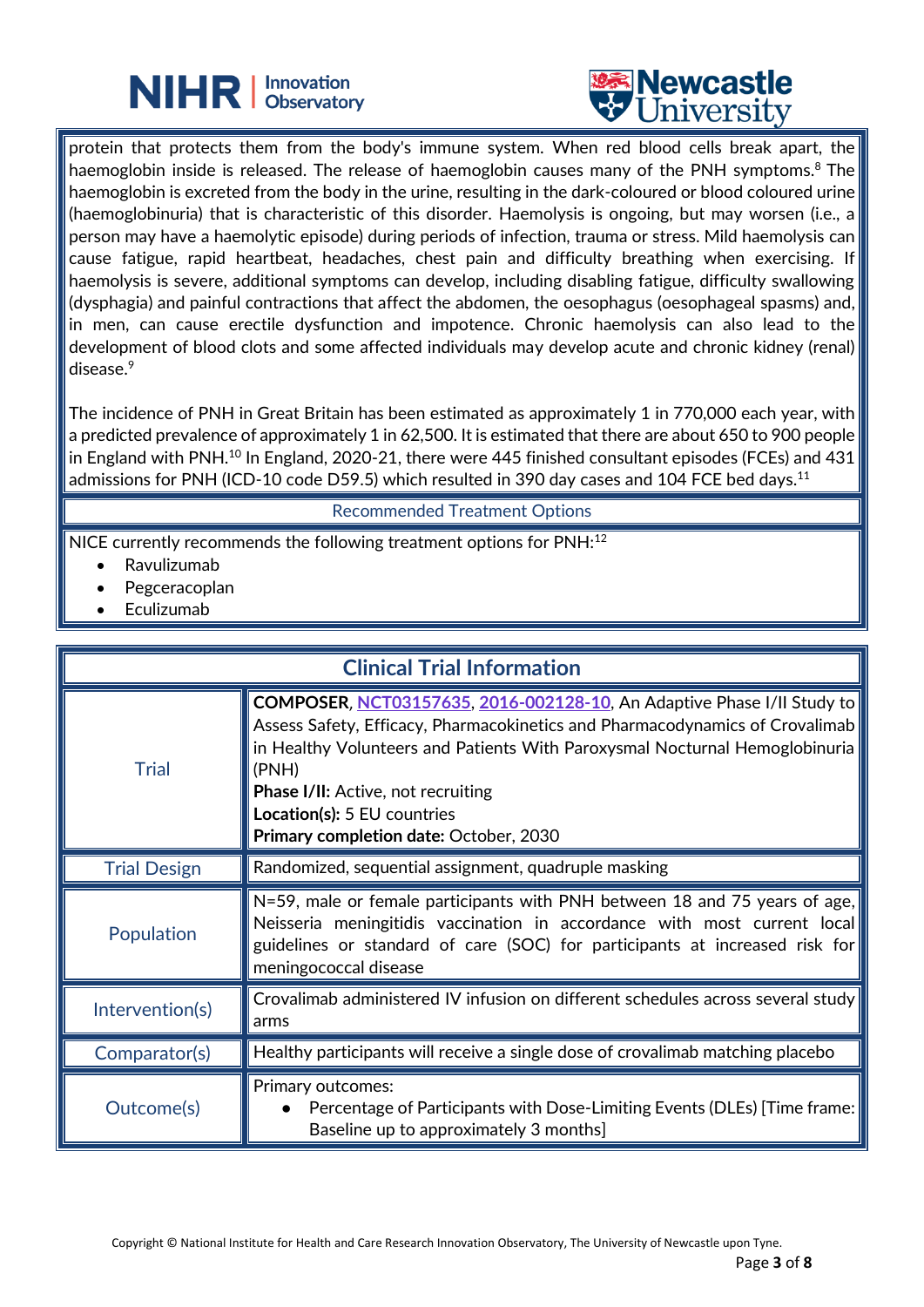



|                    | • Percentage of Participants with Adverse Events (AEs) and Serious<br>Adverse Events (SAEs) [Time frame: Baseline up to approximately 3]<br>months<br>• Terminal complement activity in serum as assessed by ex vivo liposome<br>immunoassay (LIA) [Time frame: Baseline up to day 224]<br>• OLE: Percentage of participants with AEs and SAEs [Time frame: OLE:<br>week 21 up to week 545]<br>See trial record for full list of outcomes |
|--------------------|-------------------------------------------------------------------------------------------------------------------------------------------------------------------------------------------------------------------------------------------------------------------------------------------------------------------------------------------------------------------------------------------------------------------------------------------|
| Results (efficacy) |                                                                                                                                                                                                                                                                                                                                                                                                                                           |
|                    |                                                                                                                                                                                                                                                                                                                                                                                                                                           |
| Results (safety)   |                                                                                                                                                                                                                                                                                                                                                                                                                                           |

֦

| <b>Clinical Trial Information</b> |                                                                                                                                                                                                                                                                                                                                                                                                                                                     |
|-----------------------------------|-----------------------------------------------------------------------------------------------------------------------------------------------------------------------------------------------------------------------------------------------------------------------------------------------------------------------------------------------------------------------------------------------------------------------------------------------------|
| <b>Trial</b>                      | COMMODORE 1, NCT04432584, 2020-000597-26, A Phase III, Randomized, Open-<br>Label, Active-Controlled, Multicenter Study Evaluating The Efficacy And Safety Of<br>Crovalimab Versus Eculizumab In Patients With Paroxysmal Nocturnal Hemoglobinuria<br>(PNH) Currently Treated With Complement Inhibitors.<br><b>Phase III: Recruiting</b><br>Location(s): 15 EU countries, UK, US, Canada and other countries<br>Primary completion date: July 2022 |
| <b>Trial Design</b>               | Randomized, parallel assignment, open label                                                                                                                                                                                                                                                                                                                                                                                                         |
| Population                        | $N=250$ (estimated), child, adult and older adult, body weight $\geq$ 40 kg at screening,<br>treated with eculizumab or ravulizumab for PNH for at least 3 months prior to day 1,<br>documented diagnosis of PNH, vaccination against Neisseria meningitides.                                                                                                                                                                                       |
| Intervention(s)                   | Participants will receive a loading series of crovalimab comprised of an (IV dose on day)<br>1, followed by weekly crovalimab SC doses for 4 weeks.                                                                                                                                                                                                                                                                                                 |
| Comparator(s)                     | Eculizumab will be administered at a dose of 900 mg every 2 weeks, as per the dosing<br>schedule described above.                                                                                                                                                                                                                                                                                                                                   |
| Outcome(s)                        | Primary outcomes:<br>Mean percentage change in lactate dehydrogenase (LDH) levels [Time frame:<br>Baseline, week 21, week 23 and week 25]<br>See trial record for full list of outcomes                                                                                                                                                                                                                                                             |
| <b>Results</b><br>(efficacy)      |                                                                                                                                                                                                                                                                                                                                                                                                                                                     |
| <b>Results</b><br>(safety)        |                                                                                                                                                                                                                                                                                                                                                                                                                                                     |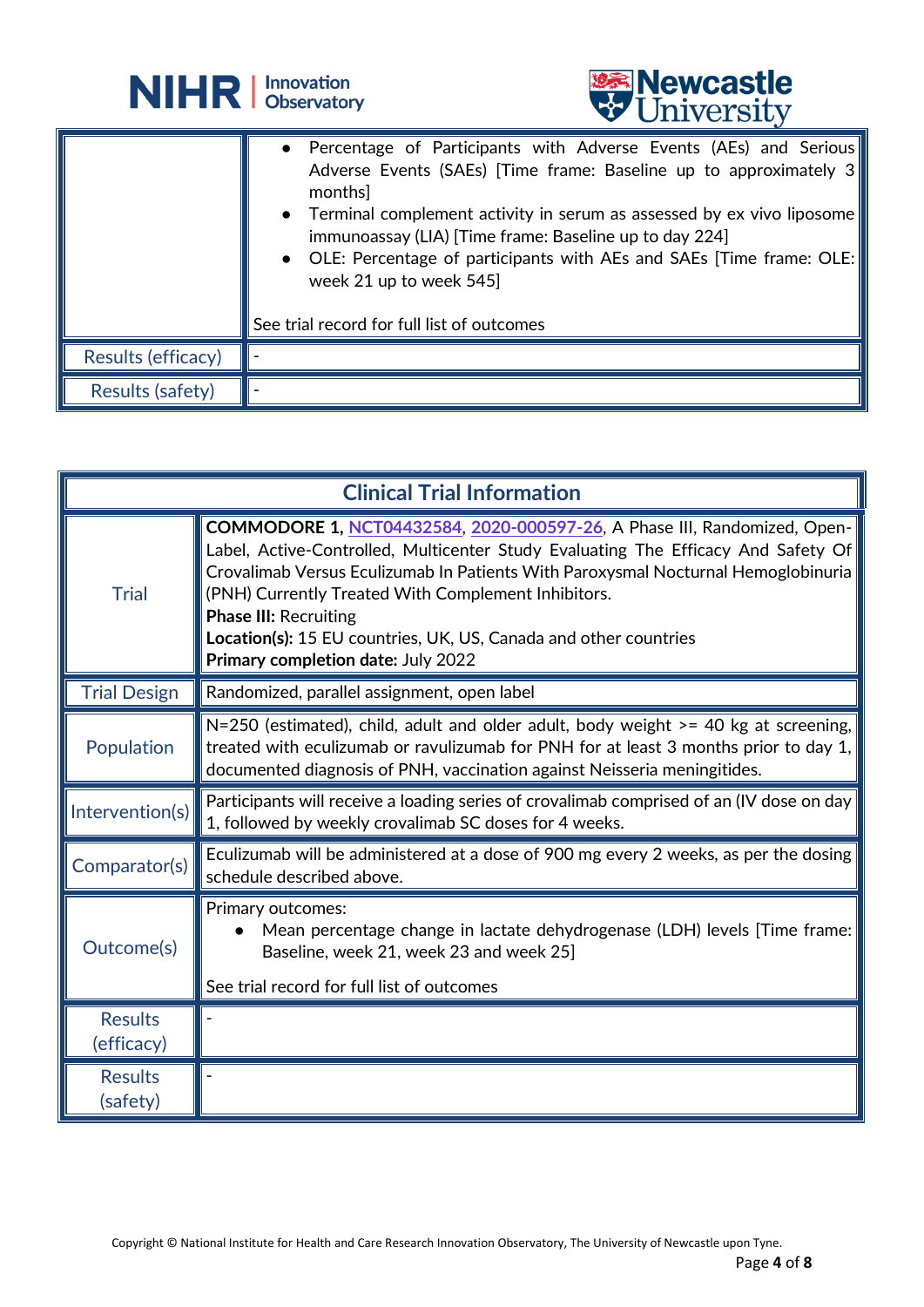

֦



| <b>Clinical Trial Information</b> |                                                                                                                                                                                                                                                                                                                                                                                                                                                                 |
|-----------------------------------|-----------------------------------------------------------------------------------------------------------------------------------------------------------------------------------------------------------------------------------------------------------------------------------------------------------------------------------------------------------------------------------------------------------------------------------------------------------------|
| <b>Trial</b>                      | <b>COMMODORE 2, NCT04434092, 2019-004931-21, A Phase III, Randomized, Open-</b><br>Label, Active-Controlled, Multicenter Study Evaluating The Efficacy And Safety Of<br>Crovalimab Versus Eculizumab In Patients With Paroxysmal Nocturnal Hemoglobinuria<br>(PNH) Not Previously Treated With Complement Inhibitors.<br><b>Phase III: Recruiting</b><br>Location(s): 15 EU countries, UK, US, Canada and other countries<br>Primary completion date: July 2022 |
| <b>Trial Design</b>               | Randomized, parallel assignment, open label                                                                                                                                                                                                                                                                                                                                                                                                                     |
| Population                        | N=200 (estimated), child, adult and older adult, body weight >= 40 kg at screening,<br>documented diagnosis of PNH, vaccination against Neisseria meningitides, naïve to<br>complement therapy                                                                                                                                                                                                                                                                  |
| Intervention(s)                   | Adult Participants will receive an initial intravenous (IV) loading dose on Week 1 Day 1,<br>followed by 4 weekly crovalimab subcutaneous (SC) doses.                                                                                                                                                                                                                                                                                                           |
| Comparator(s)                     | Eculizumab will be administered at a dose of 600 mg for the first 4 weeks, followed by<br>maintenance doses of 900 mg starting on Week 5, as per the prescribed dosing schedule                                                                                                                                                                                                                                                                                 |
| Outcome(s)                        | Primary outcomes:<br>Percentage of Participants who achieve Transfusion Avoidance (TA) [Time<br>Frame: Baseline through Week 25]<br>Percentage of Participants with hemolysis control [Time Frame: Week 5 through<br>Week 25]<br>See trial record for full list of outcomes                                                                                                                                                                                     |
| <b>Results</b><br>(efficacy)      |                                                                                                                                                                                                                                                                                                                                                                                                                                                                 |
| <b>Results</b><br>(safety)        |                                                                                                                                                                                                                                                                                                                                                                                                                                                                 |

|       | <b>Clinical Trial Information</b>                                                                                                                                                                                                                                                                                                                                                        |
|-------|------------------------------------------------------------------------------------------------------------------------------------------------------------------------------------------------------------------------------------------------------------------------------------------------------------------------------------------------------------------------------------------|
| Trial | <b>COMMODORE 3, NCT04654468, A Phase III, Multicenter, Single Arm Study Evaluating</b><br>the Efficacy, Safety, Pharmacokinetics, and Pharmacodynamics of Crovalimab in Patients<br>With Paroxysmal Nocturnal Hemoglobinuria (PNH) Not Previously Treated With<br>Complement Inhibition.<br><b>Phase III: Recruiting</b><br>Location(s): China<br>Primary completion date: December 2022 |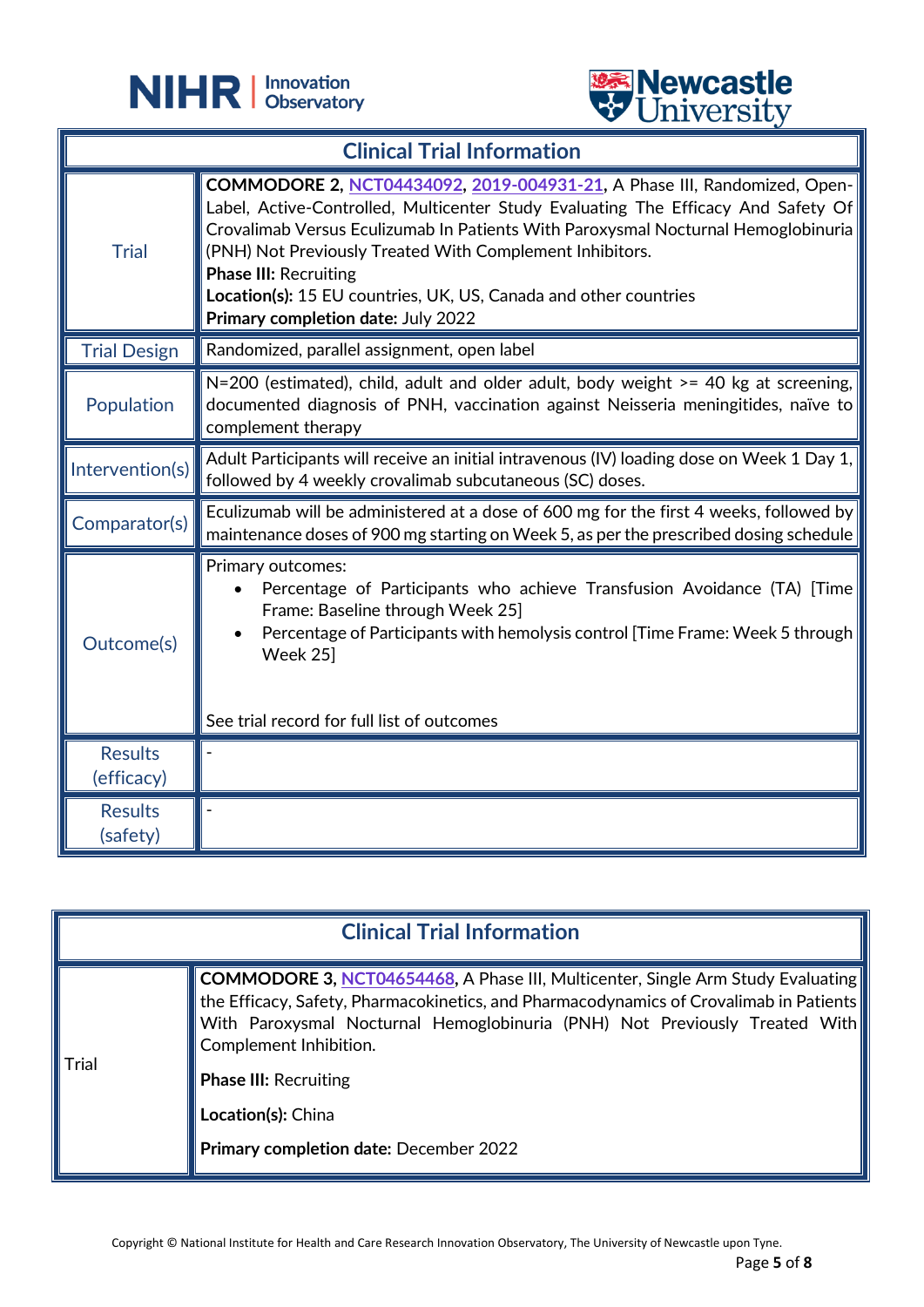

֦



| <b>Trial Design</b>          | Single group assignment, open label                                                                                                                                                                                                                                                                                                                                                                                                                                                                   |
|------------------------------|-------------------------------------------------------------------------------------------------------------------------------------------------------------------------------------------------------------------------------------------------------------------------------------------------------------------------------------------------------------------------------------------------------------------------------------------------------------------------------------------------------|
| Population                   | N=51, ages 12 years and older, body weight >= 40 kg at screening, documented diagnosis<br>of PNH, Lactate Dehydrogenase Levels $>= 2x$ the upper limit of normal (ULN),<br>participants who have at least four transfusions during 12 months prior to screening<br>vaccination against Neisseria meningitides, Vaccination against Haemophilius influenzae<br>type B and Streptococcus pneumonia, naïve to previous complement inhibitor therapy                                                      |
| Intervention(s)              | Crovalimab will be administered at a dose of 1000 mg IV (for participants with body<br>weight between 40 and 100kg) or 1500 mg IV (for participants with body weight<br>>=100kg) on Week 1 Day 1. On week 1 day 2 and on weeks 2, 3 and 4, it will be<br>administered at a dose of 340 mg SC. For week 5 and Q4W thereafter, it will be<br>administered at a dose of 680 mg SC (for participants with body weight between 40 and<br>100kg) or 1020 mg SC (for participants with body weight >=100kg). |
| Comparator(s)                | N/A                                                                                                                                                                                                                                                                                                                                                                                                                                                                                                   |
|                              |                                                                                                                                                                                                                                                                                                                                                                                                                                                                                                       |
| Outcome(s)                   | Primary outcomes:<br>Mean Percentage of Participants with Hemolysis Control [Time Frame: Week 5<br>through Week 25]<br>Change from Baseline to Week 25 in Percentage of Participants who achieve<br>Transfusion Avoidance (TA) [Time Frame: Baseline, Week 25]<br>See trial record for full list of outcomes                                                                                                                                                                                          |
| <b>Results</b><br>(efficacy) |                                                                                                                                                                                                                                                                                                                                                                                                                                                                                                       |

## **Estimated Cost**

The estimated cost of crovalimab is not yet known.

# **Relevant Guidance**

#### NICE Guidance

- NICE technology appraisal in development. Danicopan with a C5 inhibitor for treating paroxysmal nocturnal haemoglobinuria in people with extravascular haemolysis (GID-TA10980). Expected date of issue to be confirmed.
- NICE technology appraisal. Pegcetacoplan for treating paroxysmal nocturnal haemoglobinuria (TA778). March 2022.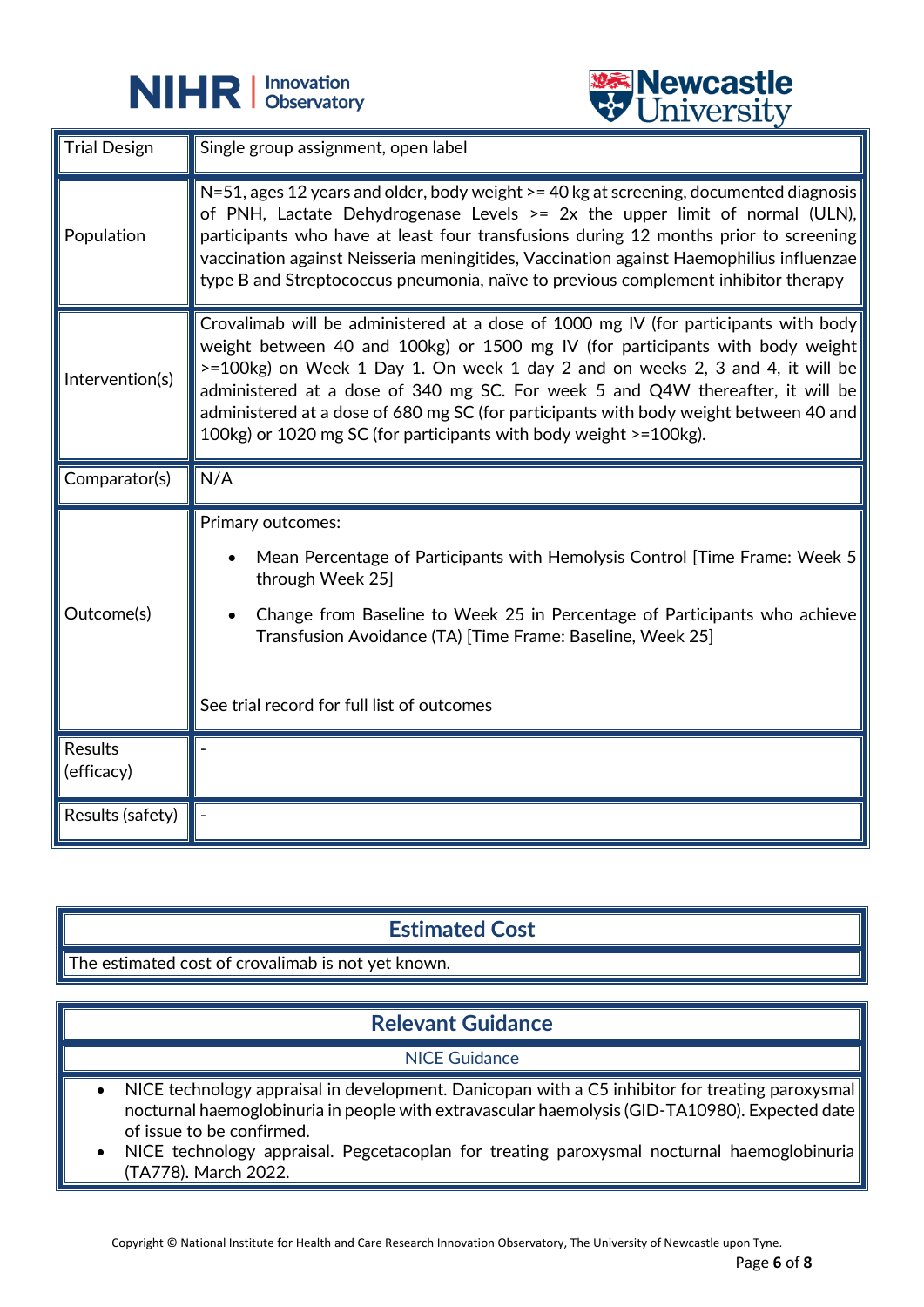



NICE technology appraisal. Ravulizumab for treating paroxysmal nocturnal haemoglobinuria (TA698). May 2021.

֦

NICE highly specialised technology guidance. Eculizumab for treating atypical haemolytic uraemic syndrome (HST1). January 2015.

#### NHS England (Policy/Commissioning) Guidance

• NHS England. 2013/14 NHS Standard Contract for Paroxysmal Nocturnal Haemoglobinuria Service (Adults and Adolescents). B05/S(HSS)/a.

Other Guidance

• PNH Education and Study Group (PESG). PESG PNH diagnosis, follow-up and treatment guidelines. 2016.<sup>13</sup>

#### **Additional Information**

#### **References**

- 1 Clinicaltrials.gov. *Study to Assess Safety, Efficacy, Pharmacokinetics, and Pharmacodynamics of Crovalimab in Healthy Volunteers and Participants With Paroxysmal Nocturnal Hemoglobinuria*. *Trial ID: NCT03157635*. 2017. Status: Active, not recruiting. Available from: <https://clinicaltrials.gov/ct2/show/NCT03157635> [Accessed 8th April 2022].
- 2 Röth A, Nishimura J-I, Nagy Z, Gaàl-Weisinger J, Panse J, Yoon S-S, et al. The complement C5 inhibitor crovalimab in paroxysmal nocturnal hemoglobinuria. *Blood*. 2020;135(12):912-20. Available from[: https://doi.org/10.1182/blood.2019003399.](https://doi.org/10.1182/blood.2019003399)
- 3 Clinicaltrials.gov. *A Study Evaluating The Efficacy And Safety Of Crovalimab Versus Eculizumab In Participants With Paroxysmal Nocturnal Hemoglobinuria (PNH) Currently Treated With Complement Inhibitors. (COMMODORE 1)*. *Trial ID: NCT04432584*. 2020. Status: Recruiting. Available from:<https://clinicaltrials.gov/ct2/show/NCT04432584> [Accessed 22nd April 2022].
- 4 Clinicaltrials.gov. *A Phase III Study Evaluating The Efficacy And Safety Of Crovalimab Versus Eculizumab In Participants With Paroxysmal Nocturnal Hemoglobinuria (PNH) Not Previously Treated With Complement Inhibitors. (COMMODORE 2)*. *Trial ID: NCT04434092*. 2020. Status: Recruiting. Available from:<https://clinicaltrials.gov/ct2/show/study/NCT04434092> [Accessed 22nd April 2022].
- 5 Clinicaltrials.gov. *A Study Evaluating the Efficacy, Safety, Pharmacokinetics and Pharmacodynamics of Crovalimab in Participants With Paroxysmal Nocturnal Hemoglobinuria (PNH) Not Previously Treated With Complement Inhibition (COMMODORE 3)*. *Trial ID: NCT04654468*. 2020. Status: Recruiting. Available from: <https://clinicaltrials.gov/ct2/show/NCT04654468> [Accessed 22nd April 2022].
- 6 Kulasekararaj AG, Risitano A, Roeth A, He G, Pu J, Wright L, et al. Two Currently Recruiting Randomized Phase III Trials: COMMODORE 1 and 2 Evaluating Crovalimab Vs Eculizumab in Patients with Paroxysmal Nocturnal Hemoglobinuria with or without Current Anti-Complement Therapy. *Blood*. 2021;138:4313. Available from: [https://doi.org/https://doi.org/10.1182/blood-2021-152306.](https://doi.org/https:/doi.org/10.1182/blood-2021-152306)